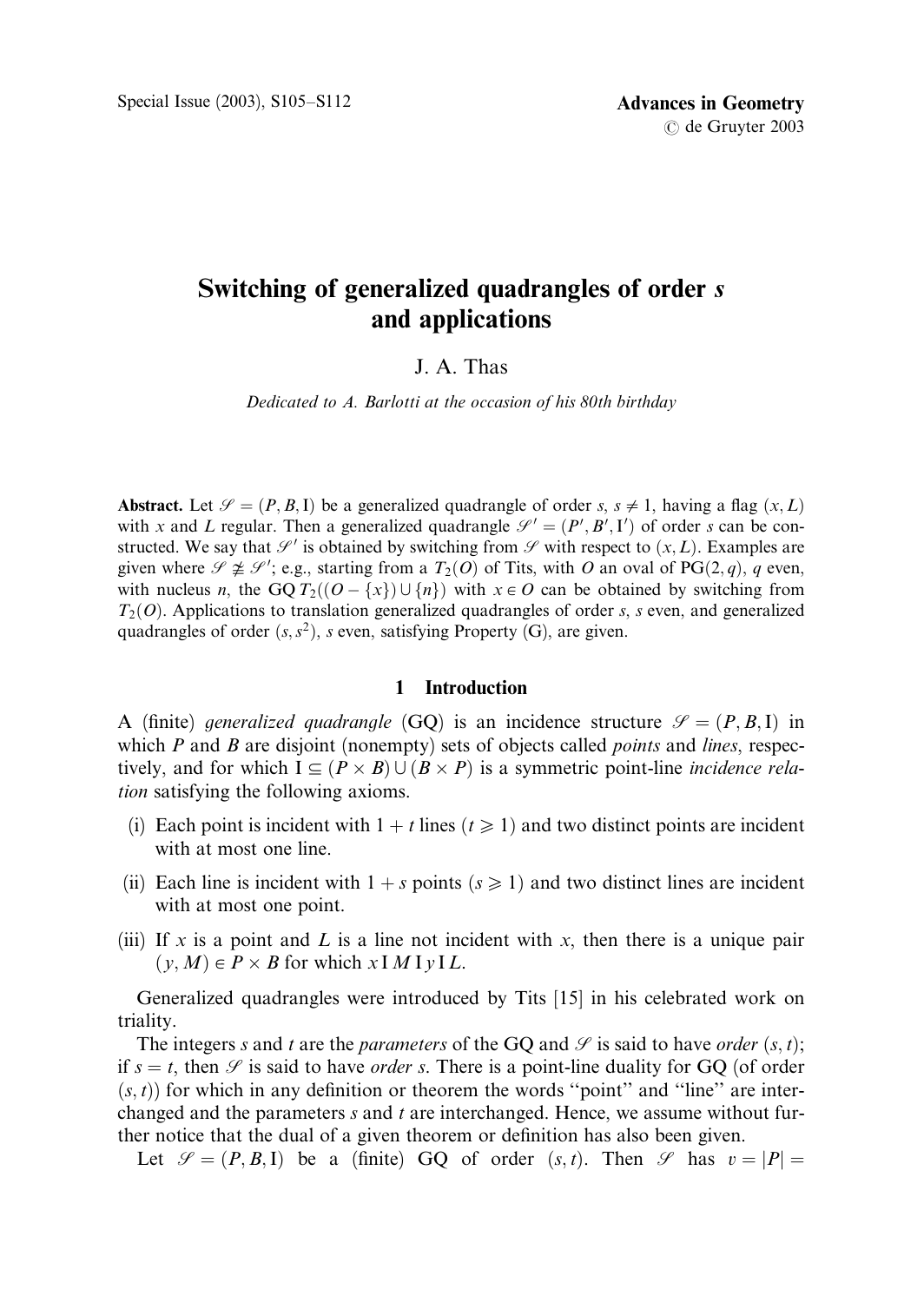$(1 + s)(1 + st)$  points and  $b = |B| = (1 + t)(1 + st)$  lines; see 1.2.1 of Payne and Thas [8]. Also,  $s + t$  divides  $st(1 + s)(1 + t)$ , and, for  $s \neq 1 \neq t$ , we have  $t \leq s^2$ , and, dually,  $s \le t^2$ ; see 1.2.2 and 1.2.3 of Payne and Thas [8].

Given two (not necessarily distinct) points x, y of  $\mathcal{S}$ , we write  $x \sim y$  and say that x and y are collinear, provided that there is some line L for which x I LI y. And  $x \neq y$ means that x and y are not collinear. Dually, for L,  $M \in B$ , we write  $L \sim M$  or  $L \not\sim M$ according as  $L$  and  $M$  are *concurrent* or *non-concurrent*, respectively. The line which is incident with distinct collinear points  $x, y$  is denoted by  $xy$ ; the point which is incident with distinct concurrent lines L, M is denoted by either LM or  $L \cap M$ .

For  $x \in P$ , put  $x^{\perp} = \{y \in P | y \sim x\}$ , and note that  $x \in x^{\perp}$ . If  $A \subseteq P$ , then  $A^{\perp} = \{y \in P | y \sim x\}$ .  $\bigcap \{x^{\perp} | x \in A\}$ . Hence, for  $x, y \in P$ ,  $x \neq y$ , we have  $\{x, y\}^{\perp} = x^{\perp} \cap y^{\perp}$ ; we have  $|\{x, y\}^{\perp}| = s + 1$  or  $t + 1$  according as  $x \sim y$  or  $x \not\sim y$ . Further,  $\{x, y\}^{\perp \perp} = \{u \in P |$  $u \in z^{\perp}$  for all  $z \in x^{\perp} \cap y^{\perp}$ ; we have  $|\{x, y\}^{\perp\perp}| = s + 1$  or  $|\{x, y\}^{\perp\perp}| \leq t + 1$  according as  $x \sim y$  or  $x \not\sim y$ . The sets  $\{x, y\}^{\perp}$  and  $\{x, y\}^{\perp\perp}$  are respectively called the trace and the *span* of the pair  $\{x, y\}$ .

#### 2 Regularity and nets

Let  $\mathcal{S} = (P, B, I)$  be a finite GQ of order  $(s, t)$ . If  $x \sim x'$ ,  $x \neq x'$ , or if  $x \not\sim x'$  and  $|\{x, x'\}^{\perp\perp}| = t + 1$ , where  $x, x' \in P$ , we say the pair  $\{x, x'\}$  is *regular*. The point x is regular provided  $\{x, x'\}$  is regular for all  $x' \in P$ ,  $x' \neq x$ . Regularity for lines is defined dually. A point  $x$  is *coregular* provided each line incident with  $x$  is regular. If  $1 < s < t$ , then one can show that no pair of distinct points is regular; see 1.3.6 of Payne and Thas [8]. If the  $GQ \mathcal{S}$  has even order s and the point x is coregular, then x is regular; see 1.5.2 (iv) of Payne and Thas [8]. A flag  $(x, L)$ , hence x I L, is called *regular* if x and L are regular; for  $s \neq 1 \neq t$  this implies that  $s = t$ .

A (finite) net of order  $k$  ( $\geq$ 2) and degree r ( $\geq$ 2) is an incidence structure  $\mathcal{N} =$  $(P, B, I)$  satisfying

- (i) each point is incident with r lines and two distinct points are incident with at most one line;
- (ii) each line is incident with k points and two distinct lines are incident with at most one point;
- (iii) if x is a point and L is a line not incident with x, then there is a unique line M incident with  $x$  and not concurrent with  $L$ .

For a net of order k and degree r we have  $|P| = k^2$  and  $|B| = kr$ . Also,  $r \le k + 1$ , with  $r = k + 1$  if and only if the net is an affine plane; see Dembowski [2].

**Theorem 2.1** (1.3.1 of Payne and Thas [8]). Let x be a regular point of the GQ  $\mathcal{S} =$  $(P, B, I)$  of order  $(s, t), s \ge 2$ . Then the incidence structure with point set  $x^{\perp} - \{x\}$ , with line set the set of all spans  $\{y, z\}^{\perp\perp}$ , where  $y, z \in x^{\perp} - \{x\}$ ,  $y \nleftrightarrow z$ , and with the natural incidence, is the dual of a net of order s and degree  $t + 1$ . If in particular  $s = t > 1$ , there arises a dual affine plane of order s. Also, in the case  $s = t > 1$  the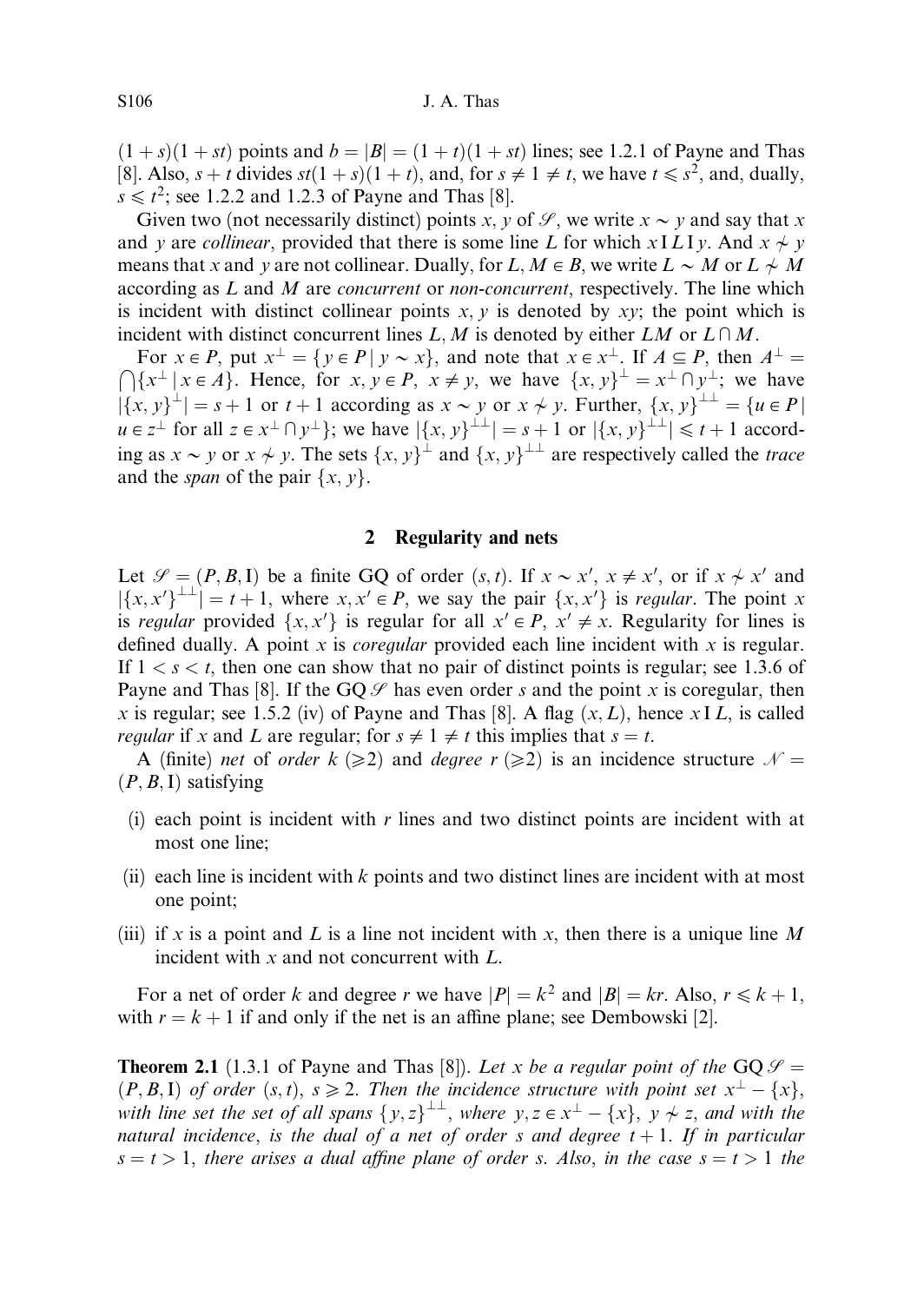incidence structure  $\pi_x$  with point set  $x^{\perp}$ , with line set the set of all spans  $\{y, z\}^{\perp \perp}$ , where  $y, z \in x^{\perp}$ ,  $y \neq z$ , and with the natural incidence, is a projective plane of order s.

#### 3 Switching of generalized quadrangles

Let  $\mathcal{S} = (P, B, I)$  be a GQ of order s, with  $s \neq 1$ , for which the flag  $(x, L)$  is regular. Let  $L_0, L_1, L_2, \ldots, L_s$  be the lines incident with x, where  $L = L_0$ .

Define as follows the incidence structure  $P(\mathcal{S}, x) = (P_x, B_x, I_x)$ . Points of  $P(\mathcal{S}, x)$ are the points of  $P - x^{\perp}$ . Lines of  $P(\mathcal{S}, x)$  are the lines of B not incident with x and the spans  $\{x, y\}^{\perp \perp}$ , with  $y \neq x$ . If  $z \in P_x$  and  $M \in B_x$  with  $M \in B$ , then  $z I_x M$  if and only if  $z \in M$ ; if  $z \in P_x$  and  $N = \{x, y\}^{\perp \perp}$ ,  $y \nsim x$ , then  $z \in N$  if and only if  $z \in N$ . Then by Payne, see 3.1.4 of Payne and Thas [8],  $P(\mathcal{S}, x)$  is a GQ of order  $(s - 1, s + 1)$ .

A spread of  $P(\mathcal{S}, x)$  is a set S of  $s^2$  lines in  $B_x$  such that each point of  $P_x$  is incident (for I<sub>x</sub>) with exactly one element of S. Spreads of  $P(\mathcal{S}, x)$  are the set S<sub>x</sub> of all lines of type  $\{x, y\}^{\perp\perp}$ ,  $y \neq x$ , and any set  $S_i$  consisting of all lines of  $\mathscr S$  concurrent with  $L_i$ but not incident with x, with  $i = 0, 1, \ldots, s$ . Clearly  $B_x = S_x \cup S_0 \cup S_1 \cup \cdots \cup S_s$ .

Let  $x_1, x_2, \ldots, x_s, x$  be the points incident with L and let  $S_{x,i}$  be the set of all spans  $\{x, y\}^{\perp\perp}$ , with  $y \sim x_i$ ,  $y \not\sim x$ . Then  $S_x = S_{x,1} \cup S_{x,2} \cup \cdots \cup S_{x,s}$ . Further, for  $i \in \{1, 2, \ldots, s\}$ , let  $S_{i,j}$ , with  $j = 1, 2, \ldots, s$ , be the sets  $\{L_i, N\}^{\perp} - \{L\}$ , with  $N \sim L$ , x I N. Then  $S_i = S_{i,1} \cup S_{i,2} \cup \cdots \cup S_{i,s}$ . It is clear that the sets  $S_x, S_0, \ldots, S_s$  and  $S_{x,i}$ ;  $S_{1,j}, \ldots, S_{s,j}$ , with  $j = 1, 2, \ldots, s$ , satisfy the conditions of Theorem 1.1 in Payne [4], and so by Payne [4] a GQ  $\mathcal{S}_{(x,L)}$  of order s may be constructed as follows.

Points of  $\mathcal{S}_{(x,L)}$  are of three kinds: points of type (i) are just the points of  $P(\mathcal{S}, x)$ ; points of type (ii) are the  $s^2 + s$  sets  $S_{x, j}$ ,  $S_{1, j}$ ,  $\ldots$ ,  $S_{s, j}$ , with  $j = 1, 2, \ldots, s$ ; there is a unique point of type (iii) denoted by  $x'$ . Lines are of two types: lines of type (a) are the lines of  $P(\mathcal{S}, x)$  not in the spread  $S_0$ ; lines of type (b) are the spreads  $S_x, S_1, \ldots, S_s$ . The incidence is as follows. A point of type (i) is incident with a line of type (a) if and only if the two are incident in  $P(\mathcal{S}, x)$ . A point of type (i) is incident with no line of type (b). A point of type (ii) is incident with each line of type (a) which belongs to it and with the unique line of type (b) of which it is a subset. The unique point of type (iii) is incident with no line of type (a) and all lines of type (b).

It is an easy excercise to show that the flag  $(x', S_x)$  of  $\mathscr{S}_{(x,L)}$  is regular. Note that  $\mathscr{S}_{(x,L)} \cong \mathscr{S}_{(L,x)}$  and that  $(\mathscr{S}_{(x,L)})_{(x',\mathscr{S}_x)} \cong \mathscr{S}$ . We say that  $\mathscr{S}_{(x,L)}$  is obtained by switching from  $\mathscr S$  (with respect to  $(x, L)$ ) and that  $\mathscr S$  and  $\mathscr S_{(x, L)}$  are switching equivalent.

We emphasize that the construction of  $\mathcal{S}_{(x,L)}$  from  $\mathcal{S}$  is a combination of ideas of Payne.

Up to isomorphism the GQ  $\mathcal{S}_{(x,L)}$  can also be described as follows. Let  $\mathcal{S}' =$  $(P', B', I')$  be the following incidence structure. Points  $(P')$  are of four types:

- (i) the  $s^3$  points of P not in  $x^{\perp}$ ;
- (ii) the  $s^2$  spans  $\{L, N\}^{\perp \perp}$ , with  $L \nsim N$ ;
- (iii) the s points  $x_1, x_2, \ldots, x_s$  incident (for I) with L, but distinct from x;

(iv) the point  $x$ .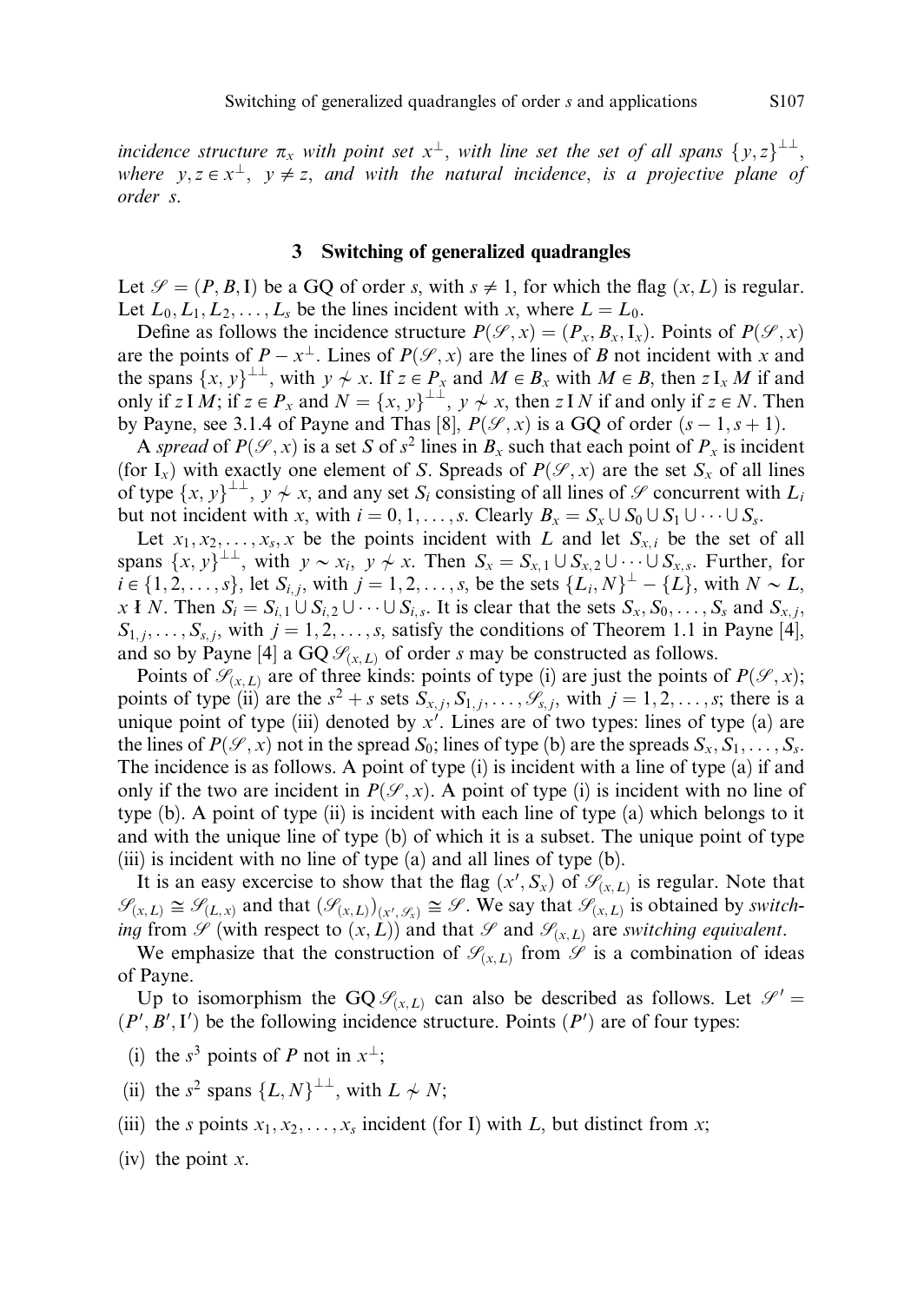Lines  $(B')$  are of four types:

- (a) the  $s^3$  lines of B not in  $L^{\perp}$ ;
- (b) the s<sup>2</sup> spans  $\{x, y\}^{\perp\perp}$ , with  $x \neq y$ ;
- (c) the s lines  $L_1, L_2, \ldots, L_s$  incident (for I) with x, but distinct from L;
- (d) the line L.

Incidence  $(I')$  is defined as follows:

A point of type  $(i)$  is incident with the  $s$  lines of type  $(a)$  incident (for I) with it and with the unique line of type (b) containing it. A point  $\{L, N\}^{\perp\perp}$  of type (ii) is incident with the s lines of type (a) contained in it, and with the unique line  $L_i \in \{L, N\}^{\perp}$ . A point  $x_i$  of type (iii) is incident with the line L and with the s lines of type (b) contained in  $x_i^{\perp}$ . The point x of type (iv) is incident with the  $s + 1$  lines  $L, L_1, \ldots, L_s$ .

Then it is easily checked that  $\mathcal{S}' \cong \mathcal{S}_{(x,L)}$ .

The projective plane  $\pi_x$  defined by the regular point x of  $\mathscr S$  is isomorphic to the dual of the projective plane  $\pi'_L$  defined by the regular line L of  $\mathcal{S}'$ ; the projective plane  $\pi_L$  defined by the regular line L of  $\mathcal G$  is isomorphic to the dual of the projective plane  $\pi'_x$  defined by the regular point x of  $\mathcal{S}'$ .

**Example.** Let  $O = {\pi_0, \pi_1, \ldots, \pi_{a^n}}$  be a *pseudo-oval* of PG $(3n - 1, q)$ , that is, a set of  $q^{n} + 1$   $(n - 1)$ -dimensional subspaces of PG $(3n - 1, q)$  every three of which generate  $PG(3n-1, q)$ . Then O defines a GQ  $T(O)$  of order  $q^n$ ; see 8.7 in Payne and Thas [8]. For  $n = 1$  the GQ  $T(\theta)$  is the Tits quadrangle  $T_2(\theta)$  arising from the oval O of  $PG(2, q)$ . The lines  $\pi_0, \pi_1, \ldots, \pi_{q^n}$  of type (b) of  $T(O)$  are regular, and so, for q even, the point  $(\infty)$  of type (iii) is also regular. For q even the tangent spaces of O all contain a common  $(n - 1)$ -dimensional space  $\pi$ , called the *kernel* or *nucleus* of *O*; see Section 4.9 of Thas [9].

Assume that q is even. Then it is easily checked that  $T(O)_{((\infty),\pi_i)} \cong T(O_i)$ , with  $O_i = (O - \{\pi_i\}) \cup \{\pi\}, i = 0, 1, \dots, q^n$ . The projective plane defined by the regular point  $(\infty)$  of  $T(\mathcal{O})$  is isomorphic to the dual of the projective plane defined by the regular line  $\pi$  of  $T(O_i)$ , and the projective plane defined by the regular point  $(\infty)$ , of  $T(O_i)$  is isomorphic to the dual of the projective plane defined by the regular line  $\pi_i$ of  $T(O)$ .

## 4 Application to translation generalized quadrangles

Let  $\mathcal{S} = (P, B, I)$  be a GQ of order  $(s, t), s \neq 1, t \neq 1$ . A collineation  $\theta$  of  $\mathcal{S}$  is a whorl about the point p provided  $\theta$  fixes each line incident with p. Let  $\theta$  be a whorl about p. If  $\theta = id$  or if  $\theta$  fixes no point of  $P - p^{\perp}$ , then  $\theta$  is an *elation* about p. If there is a group G of elations about p acting regularly on  $P - p^{\perp}$ , we say that  $\mathscr S$  is an elation generalized quadrangle  $(EGQ)$  with elation group G and base point p. Briefly, we say that  $(\mathcal{S}^{(p)}, G)$  or  $\mathcal{S}^{(p)}$  is an EGQ. Most known examples of GQ or their duals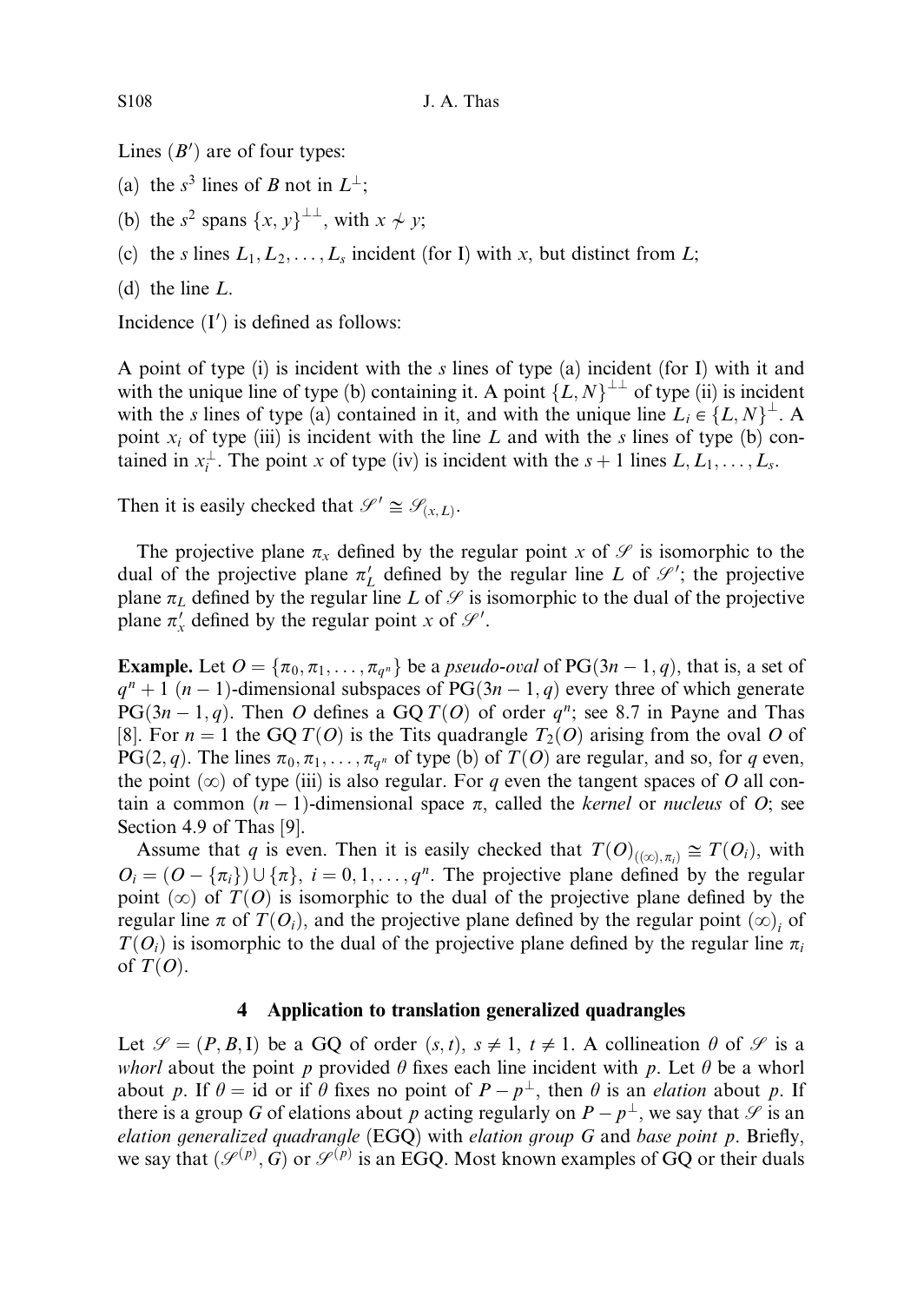are EGQ, the notable exceptions being those of order  $(s - 1, s + 1)$  and their duals. If the group G is abelian, then we say that the EGQ  $(\mathcal{S}^{(p)}, G)$  is a translation generalized quadrangle (TGQ) with translation group G and base point p.

The following theorems are taken from Chapter 8 of Payne and Thas [8].

**Theorem 4.1.** If  $(\mathcal{S}^{(p)}, G)$  is a TGQ then the point p is coregular and so  $s \leq t$ . Also, G is the complete set of all elations about p.

**Theorem 4.2.** If  $(\mathscr{S}^{(p)}, G)$  is a TGQ then the group G is elementary abelian, and s and t must be powers of the same prime. If  $s < t$ , then there is a prime power q and an odd integer a for which  $s = q^a$  and  $t = q^{a+1}$ . If s (or t) is even then either  $s = t$  or  $s^2 = t$ .

The following result is easy to prove; see Theorem 4.4 in Thas [13].

**Theorem 4.3.** Let  $(\mathcal{S}^{(p)}, G)$  be a TGQ of order s. Then for any line L incident with p, the projective plane  $\pi_L$  defined by the regular line L is a translation plane for which the translation line is the line of  $\pi_L$  defined by the point p.

In Section 5 of Thas  $[13]$  the following characterization of TGQ of order s is obtained.

**Theorem 4.4.** Let  $\mathcal{S} = (P, B, I)$  be GO of order s,  $s \neq 1$ , with coregular point p. If for at least one line L incident with p the corresponding projective plane  $\pi_L$  is a translation plane with as translation line the set of all lines of  $\mathcal G$  incident with p, then  $\mathcal G$  is a TGQ with base point p. If in particular the plane  $\pi_L$  is Desarguesian, then  $\mathscr S$  is a TGQ with base point p, and also, for s odd,  $\mathcal G$  is isomorphic to the classical GQ  $Q(4, s)$  arising from a non-singular quadric in  $PG(4, s)$ .

Next theorem illustrates how switching of GQ can be applied.

**Theorem 4.5.** Let  $\mathcal{S} = (P, B, I)$  be a GQ of order s, s even, with coregular point x. Then  $S$  is a TGQ with base point x if and only if the projective plane  $\pi_x$  is a dual translation plane with translation point x. If in particular the plane  $\pi_x$  is Desarguesian, then  $\mathscr S$  is a TGQ with base point x.

*Proof.* Let  $\mathscr S$  be a TGQ of order s, s even, with base point x. Then the point x is coregular and regular. It is easy to check that  $\pi_x$  is indeed a dual translation plane with translation point  $x$ .

Conversely, let  $\mathcal{S} = (P, B, I)$  be a GQ of order s, s even, with coregular point x and assume that  $\pi_x$  is a dual translation plane with translation point x. Let  $L, L_1, \ldots, L_s$ be the lines incident with x. Now we consider the  $GQ \mathcal{S}_{(x,L)}$  which is obtained by switching from  $\mathscr S$  with respect to the flag  $(x, L)$ . Let  $\mathscr S'$  be the GQ isomorphic with  $\mathscr{S}_{(x,L)}$ , described in Section 3. Then  $(x,L)$  is a regular flag of  $\mathscr{S}'$  and the projective plane  $\pi_x$  is isomorphic to the dual of the projective plane  $\pi'_L$ . Also, all lines  $L, L_1$ ,  $L_2, \ldots, L_s$  are regular for  $\mathcal{S}'$ , hence x is a coregular point of  $\mathcal{S}'$ . The plane  $\pi'_{L}$  is a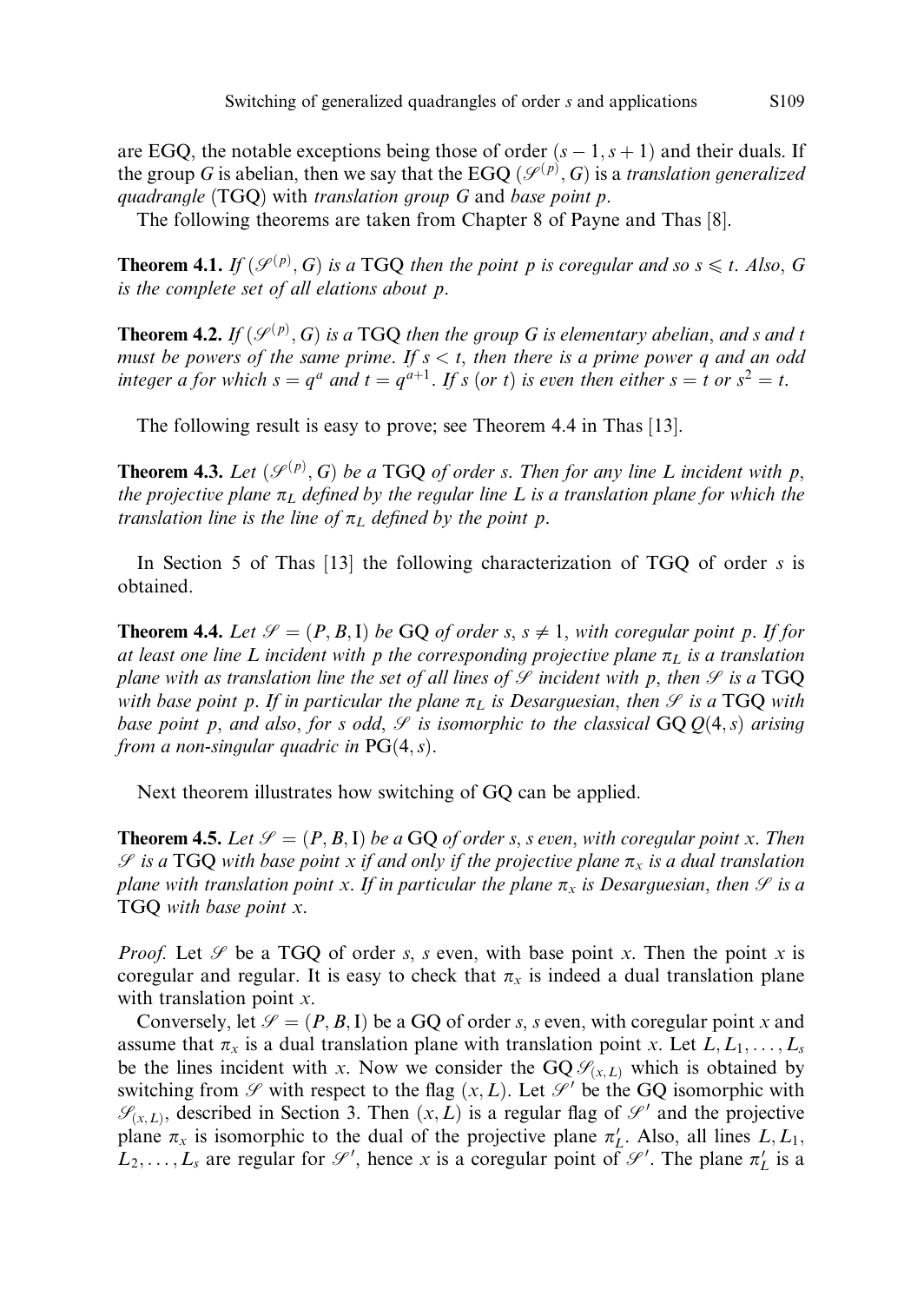S110 J. A. Thas

translation plane with  $\{L, L_1, L_2, \ldots, L_s\}$  as translation line. By Theorem 4.4  $\mathcal{S}'$  is a TGQ with base point x. By 8.7 of Payne and Thas [8]  $\mathcal{S}' \cong T(O)$ , with O a pseudooval in some PG $(3n - 1, q)$ . Let  $O = {\pi, \pi_1, \dots, \pi_s}$ , where  $\pi$  corresponds to L, and let  $\eta$  be the nucleus of O. By the example at the end of Section 4 the GQ  $\mathscr{S} \cong \mathscr{S}'_{(x,L)}$  is isomorphic to  $T(O')$ , with  $O' = (O - \{\pi\}) \cup \{\eta\}$ . As O' is again a pseudo-oval the  $GQ T(O')$  is a TGQ, and so  $\mathscr S$  is a TGQ with base point x.

### 5 Application to generalized quadrangles satisfying Property (G)

Let  $\mathcal{S} = (P, B, I)$  be a GQ of order  $(s, s^2), s \neq 1$ . Then  $|\{x, y, z\}^{\perp}| = s + 1$  for any triple  $\{x, y, z\}$  of pairwise non-collinear points; see 1.2.4 of Payne and Thas [8]. We say  $\{x, y, z\}$  is 3-regular provided  $|\{x, y, z\}^{\perp\perp}| = s + 1$ . The point x is 3-regular if and only if each triple  $\{x, y, z\}$  of pairwise non-collinear points is 3-regular.

Let  $x_1, y_1$  be distinct collineair points. We say that the pair  $\{x_1, y_1\}$  has *Property* (G), or that  $\mathscr S$  has *Property* (G) at  $\{x_1, y_1\}$ , if every triple  $\{x_1, x_2, x_3\}$  of points, with  $x_1, x_2, x_3$  pairwise non-collinear and  $y_1 \in \{x_1, x_2, x_3\}^{\perp}$ , is 3-regular. The GQ  $\mathscr{S}$  has *Property* (G) *at the line L*, or the line *L* has *Property* (G), if each pair of points  $\{x, y\}$ ,  $x \neq y$  and  $x \perp L I y$ , has Property (G). If  $(x, L)$  is a flag, then we say that  $\mathscr S$  has Property (G) at  $(x, L)$ , or that  $(x, L)$  has *Property* (G), if every pair  $\{x, y\}$ ,  $x \neq y$  and y IL, has Property (G). It is clear that the point x is 3-regular if and only if  $(x, L)$  has Property  $(G)$  for each line L incident with x.

Let F be a flock of the quadratic cone K with vertex x of  $PG(3, q)$ , that is, a partition of  $K - \{x\}$  into q disjoint irreducible conics. Then, relying on work of Payne [5, 6] and Kantor [3], Thas [10] proves that with F corresponds a  $GQ \mathcal{S}(F)$  of order  $(q^2, q)$ . In Payne [7] it was shown that  $\mathcal{S}(F)$  satisfies Property (G) at its point  $(\infty)$ . The following fundamental result is taken from Thas [12].

**Theorem 5.1.** A GQ  $\mathcal{S} = (P, B, I)$  of order  $(q, q^2)$ , q odd and  $q \neq 1$ , satisfies Property (G) at some flag  $(x, L)$  if and only if  $\mathcal G$  is the dual of a flock GQ.

In Thas  $[12]$  also several strong results for q even are proved. It follows that Theorem 5.1 also holds for  $q \in \{2, 4, 16\}$ . Further it is conjectured that a GQ of order  $(q, q^2)$ , q even, satisfies Property (G) at some line L if and only if  $\mathscr S$  is the dual of a flock GQ.

Let  $\mathcal{S} = (P, B, I)$  be a GQ of order  $(s, s^2)$ , s even, which satisfies Property (G) at some line L. Let  $x_0, x_1, \ldots, x_s$  be the points incident with L. Further, let  $\{x_i, y, z\}$ be a triple of pairwise non-collinear points for which  $\{x_i, y, z\}^{\perp}$  contains an element incident with L, say  $x_i$ , with  $i, j \in \{0, 1, \ldots, s\}$ . Let  $T = \{x_i, y, z\}$  and let P' be the set of all points incident with lines of the form  $uv, u \in T^{\perp}$ , and  $v \in T^{\perp}$ . If B' is the set of all lines in B which are incident with at least two points in  $P'$ , and if I' is the restriction of I to  $(P' \times B') \cup (B' \times P')$ , then  $\mathcal{S}' = (P', B', I')$  is a subquadrangle of  $\mathcal{S}$  of order s; moreover  $\{x_i, y\}$  is a regular pair of  $\mathscr{S}'$ , with  $\{x_i, y\}^{\perp'} = T^{\perp}$  and  $\{x_i, y\}^{\perp'\perp'} =$  $T^{\perp\perp}$  (see 2.6.2 of Payne and Thas [8]). In this way there arise  $s^3 + s^2$  subquadrangles of order s in  $\mathcal{S}$ ; see Theorem 3.1.5 of Thas [11]. This is the maximum number of sub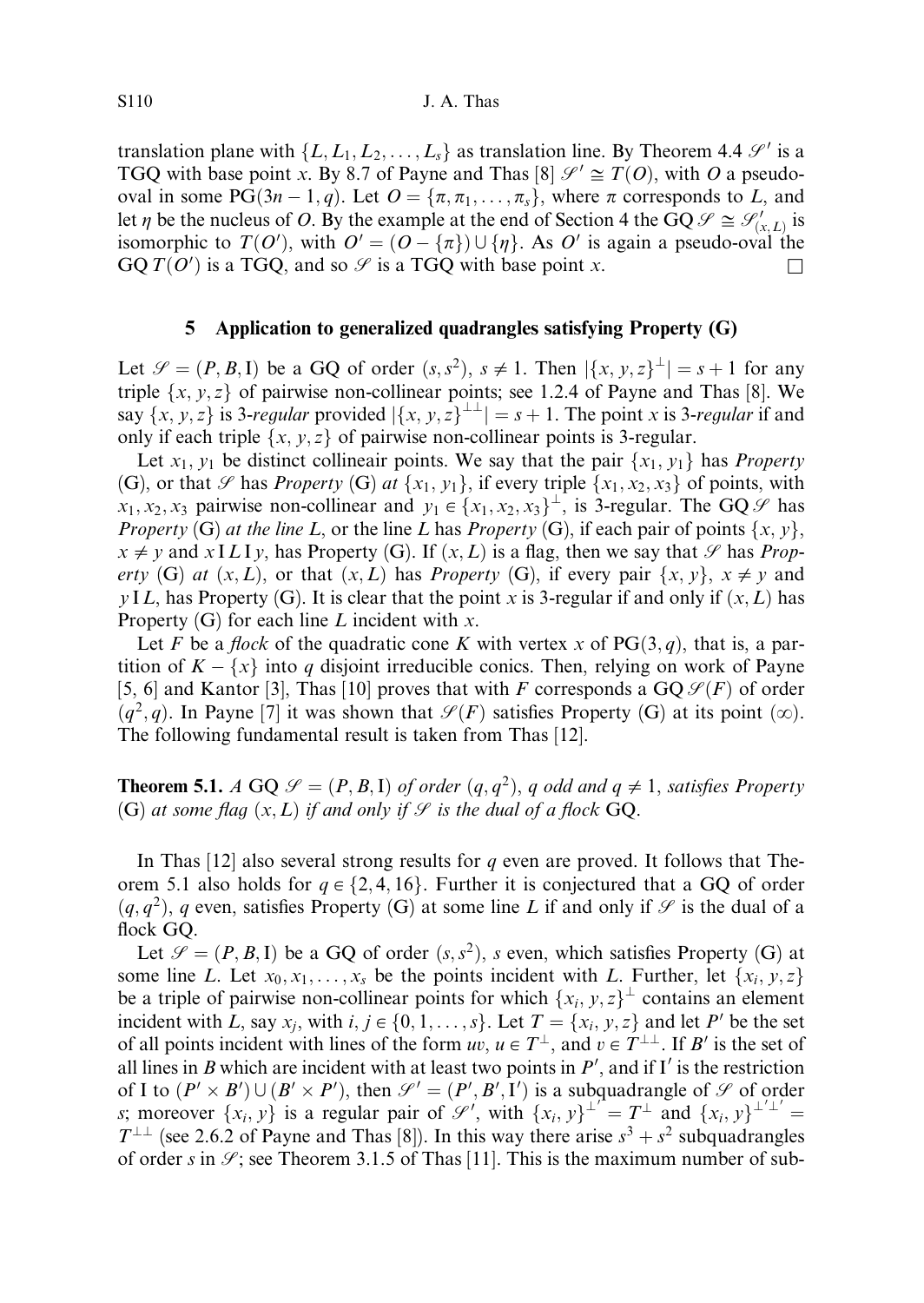quadrangles of order s of  $\mathcal S$  containing the line L; see e.g. Lemma 2.4 of Brown and Thas [1].

**Theorem 5.2.** Let  $\mathcal{S} = (P, B, I)$  be a GQ of order  $(s, s^2)$ , s even, which satisfies Property (G) at some line L. Then the  $s^3 + s^2$  subquadrangles of order s of  $\mathcal G$  containing the line L are TGQ with base line L.

*Proof.* Let  $\mathcal{S}'$  be one of the subquadrangles of order s of  $\mathcal{S}$  containing the line L. By Theorem 3.2.1 of Thas [11] the line L is a coregular line of  $\mathcal{S}'$  and a regular line of  $\mathcal{S}$ . By Thas and Van Maldeghem [14] the dual net  $\mathcal{N}_L^*$  defined by the regular line L of  $\mathscr S$  (see also Section 2) is isomorphic to the dual net  $H_s^3$ , with point set the set of all points of  $PG(3, s)$  not on a given line M of  $PG(3, s)$ , with line set the set of all lines of PG $(3, s)$  skew to M, and where incidence is induced by PG $(3, s)$ . The dual affine plane A defined by the regular line L of  $\mathcal{S}'$  is a subgeometry of  $\mathcal{N}_L^*$ , hence is easily seen to be isomorphic to the dual of AG $(2, s)$ . Now by Theorem 4.5 the GQ  $\mathcal{S}'$ is a TGQ with base line L.

We hope Theorem 5.2 is a step towards the classification of all GQ of order  $(s, s^2)$ , s even, satisfying Property  $(G)$  at some line L.

#### References

- [1] M. R. Brown, J. A. Thas, Subquadrangles of order s of generalized quadrangles of order  $(s, s^2)$ , Part I. Preprint.
- [2] P. Dembowski, Finite geometries. Springer 1968. [MR 38 #1597](http://www.ams.org/mathscinet-getitem?mr=38:1597) [Zbl 0159.50001](http://www.emis.de/MATH-item?0159.50001)
- [3] W. M. Kantor, Some generalized quadrangles with parameters  $q^2$ , q. Math. Z. 192 (1986), 45–50. [MR 87f:51016](http://www.ams.org/mathscinet-getitem?mr=87f:51016) [Zbl 0592.51003](http://www.emis.de/MATH-item?0592.51003)
- [4] S. E. Payne, The equivalence of certain generalized quadrangles. J. Combin. Theory Ser. A 10 (1971), 284–289. [MR 44 #99](http://www.ams.org/mathscinet-getitem?mr=44:99) [Zbl 0216.30101](http://www.emis.de/MATH-item?0216.30101)
- [5] S. E. Payne, Generalized quadrangles as group coset geometries. Congr. Numer. 29 (1980), 717–734. [MR 83h:51024](http://www.ams.org/mathscinet-getitem?mr=83h:51024) [Zbl 0453.05015](http://www.emis.de/MATH-item?0453.05015)
- [6] S. E. Payne, A new infinite family of generalized quadrangles. Congr. Numer. 49 (1985), 115–128. [MR 88h:51010](http://www.ams.org/mathscinet-getitem?mr=88h:51010) [Zbl 0632.51011](http://www.emis.de/MATH-item?0632.51011)
- [7] S. E. Payne, An essay on skew translation generalized quadrangles. Geom. Dedicata 32 (1989), 93–118. [MR 91f:51010](http://www.ams.org/mathscinet-getitem?mr=91f:51010) [Zbl 0706.51006](http://www.emis.de/MATH-item?0706.51006)
- [8] S. E. Payne, J. A. Thas, Finite generalized quadrangles. Pitman 1984. [MR 86a:51029](http://www.ams.org/mathscinet-getitem?mr=86a:51029) [Zbl 0551.05027](http://www.emis.de/MATH-item?0551.05027)
- [9] J. A. Thas, The *m*-dimensional projective space  $S_m(M_n(GF(q)))$  over the total matrix algebra  $M_n(\text{GF}(q))$  of the  $n \times n$ -matrices with elements in the Galois field  $\text{GF}(q)$ . Rend. Mat. (6) 4 (1971), 459-532. [MR 47 #4134](http://www.ams.org/mathscinet-getitem?mr=47:4134) [Zbl 0233.05010](http://www.emis.de/MATH-item?0233.05010)
- [10] J. A. Thas, Generalized quadrangles and flocks of cones. European J. Combin. 8 (1987), 441–452. [MR 89d:51016](http://www.ams.org/mathscinet-getitem?mr=89d:51016) [Zbl 0646.51019](http://www.emis.de/MATH-item?0646.51019)
- [11] J. A. Thas, Generalized quadrangles of order  $(s, s^2)$ . I. J. Combin. Theory Ser. A 67 (1994), 140–160. [MR 95h:51009](http://www.ams.org/mathscinet-getitem?mr=95h:51009) [Zbl 0808.51010](http://www.emis.de/MATH-item?0808.51010)
- [12] J. A. Thas, Generalized quadrangles of order  $(s, s^2)$ . III. J. Combin. Theory Ser. A 87 (1999), 247–272. [MR 2000g:51005](http://www.ams.org/mathscinet-getitem?mr=2000g:51005) [Zbl 0949.51003](http://www.emis.de/MATH-item?0949.51003)